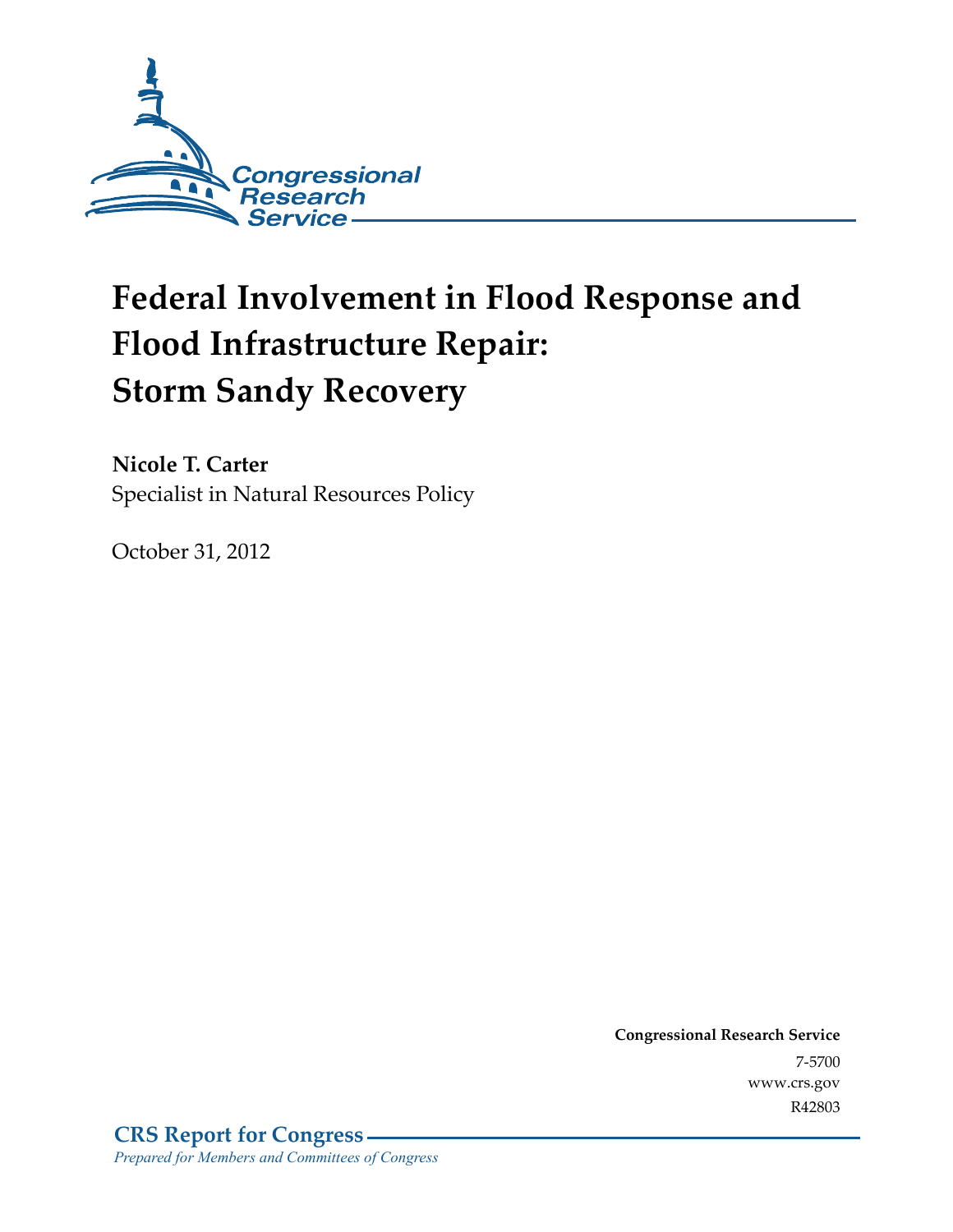## **Summary**

Storm Sandy was a reminder that the United States is vulnerable to significant weather hazards, and that infrequent but intense flood events can cause significant damage and disruption. In addition to wind damages and electricity disruptions, the storm's surge damaged property and infrastructure in coastal and inlet areas, while the storm's rains and snowmelt swelled rivers and creeks. These impacts contributed to public safety concerns and private and public property loss. Although the storm was not notable for its wind intensity, Sandy's significant size, its unusually low atmospheric pressure, and the astronomic high tide combined with other weather systems to amplify flooding consequences and economic and transportation disruptions. With events like Storm Sandy, common questions for Congress include: Which federal programs can assist with flood-fighting? Which federal programs can assist with repairing damaged dunes, levees, and other flood protection? What are the policy and funding issues that may arise during recovery?

While state and local entities have significant flood-related responsibilities, federal resources are called in as these entities are overwhelmed and as presidential disasters are declared. Several agencies, including the Federal Emergency Management Agency (FEMA) and the U.S. Army Corps of Engineers, have authorities to respond to flood emergencies and to assist with recovery efforts. FEMA has primary responsibilities for federal flood insurance, disaster assistance, and hazard mitigation programs. In addition to its floodfighting authorities, the Corps has a program to repair damaged levees, dams, berms, and other flood control works. Post-Sandy demand for such repairs is likely to be extensive.

For work performed under some of the Corps authorities, a near-term issue may be that Congress typically funds these actions using emergency supplementals. While current funding levels are not likely to interfere with emergency response activities, federal funds may become an issue in proceeding with post-disaster repair and recovery investments. After the emergency has passed and recovery has been initiated, local and federal decision makers will be faced with questions of how to rebuild and what types of flood protection investments to make. Federal policy makers will be faced with the recurring questions of whether current flood policies and projects are effective at reducing flood risk and are financially sustainable.

Storm Sandy in 2012, Midwest flooding in 2011 and 2008, Hurricane Ike in 2008, and Hurricanes Katrina and Rita in 2005 renewed congressional interest in the suite of tools available to improve flood resiliency. A challenge is how to structure federal actions and programs so they provide incentives to reduce flood risk without unduly infringing on private property rights or usurping local decision making. Tackling this challenge would require adjustments to flood insurance, disaster aid policies and practices, and programs for structural and nonstructural flood risk reduction measures and actions. In July 2012, the  $112<sup>th</sup>$  Congress enacted, as part of MAP-21 (P.L. 112-141), an extension and some revisions of FEMA's National Flood Insurance Program through September 30, 2017. Otherwise, legislative action in recent years has done little to alter the broad federal approach to the nation's flood risk management.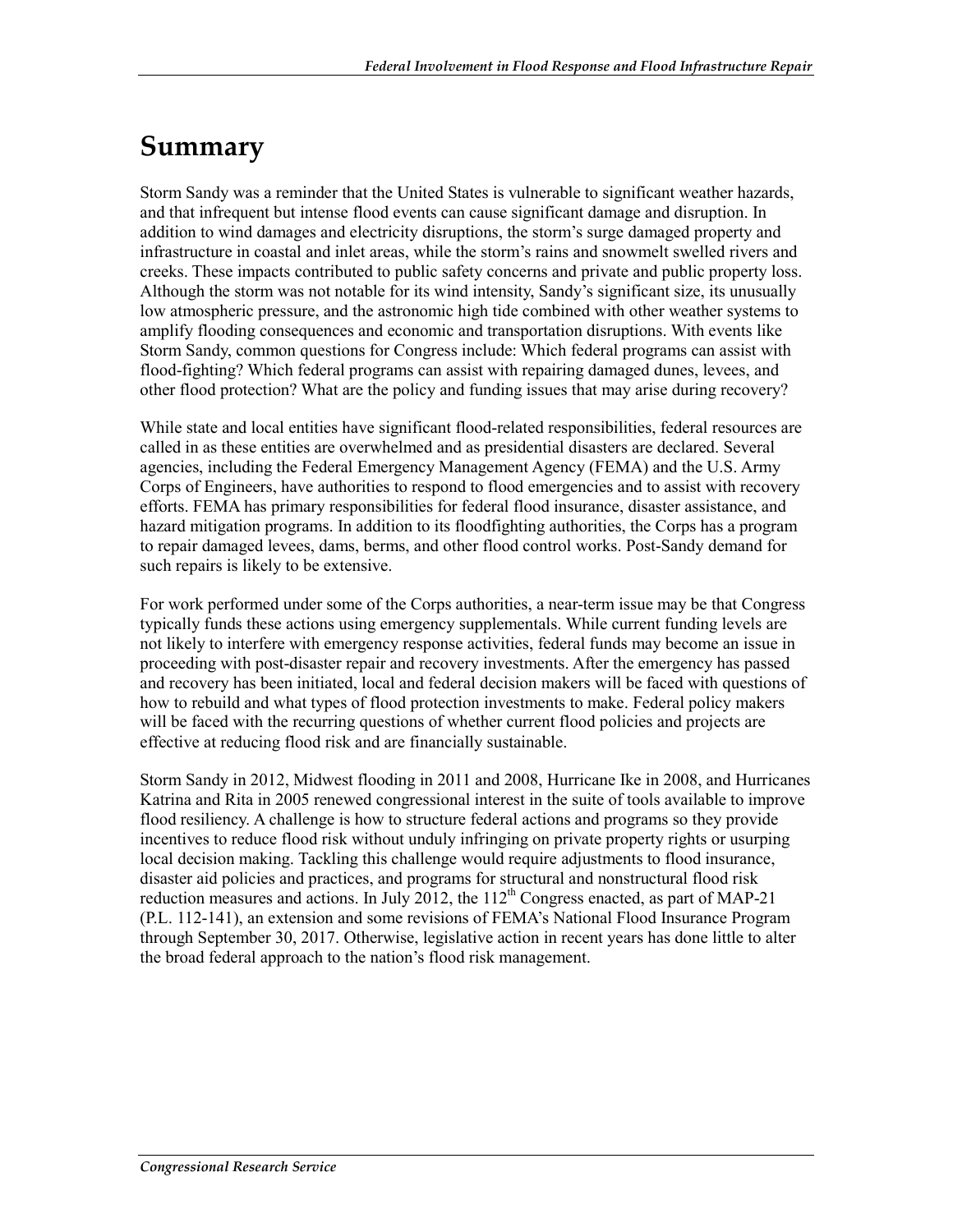## **Contents**

## **Tables**

| Table 1. FEMA and Corps Authorities for Locally Operated Flood Damage Reduction |  |
|---------------------------------------------------------------------------------|--|
|                                                                                 |  |

### **Contacts**

|--|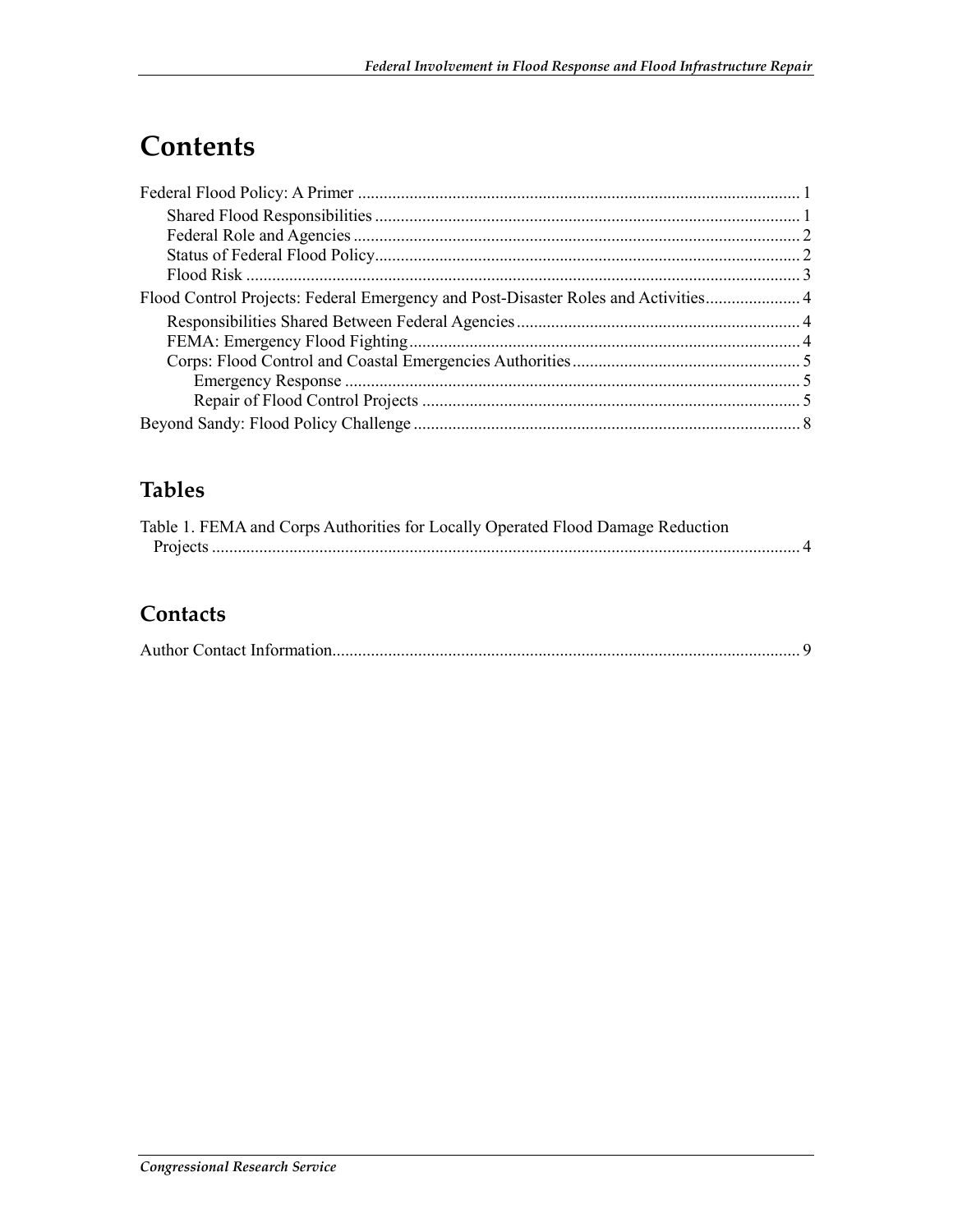n late October 2012, Storm Sandy developed into a large weather system affecting both coastal and interior portions of the East Coast, including major population centers like New York City and smaller centers like Atlantic City, NJ. In addition to the wind damage and In late October 2012, Storm Sandy developed into a large weather system affecting both coastal and interior portions of the East Coast, including major population centers like New York City and smaller centers like Atlanti and private property and infrastructure in coastal and inlet areas, while the storm's rains and snowfall swelled rivers and creeks. Although the storm was not notable for its wind intensity, the storm's significant size, its unusually low atmospheric pressure, and the astronomic high tide combined with other weather systems to amplify coastal, river, stream, and local flooding. This flooding disrupted transportation, business, and government operations and created public safety concerns that necessitated voluntary and emergency evacuations.

The storm also caused extensive damage to locally operated flood control projects. The U.S. Army Corps of Engineers has a program to assist with repairs of these projects. While availability of funding is not likely to interfere with emergency response activities, federal funding may become an issue in the Corps' ability to perform repairs. Additionally, as recovery proceeds, Congress may be faced with questions about the efficacy of current federal approaches and participation in hurricane protection (and the relationship of these issues to mandatory flood insurance) and a reevaluation of how federal programs and policies influence coastal development.

This report first provides a primer on federal flood policy. The remainder of the report describes the federal role in emergency flood response and post-disaster repair and rehabilitation of flood protection measures. This report will help answer the following questions: Which federal programs can assist with floodfighting? Which federal programs can assist with repairing damaged dunes, levees, and flood control works? What are the flood policy and funding issues that may arise during recovery from Storm Sandy?

## **Federal Flood Policy: A Primer2**

### **Shared Flood Responsibilities**

In the United States, flood-related responsibilities are shared: local governments are responsible for land use and zoning decisions that shape floodplain and coastal development, while state and federal activities influence community and individual decisions on managing flood risk. State and local governments largely are responsible for making decisions (e.g., zoning decisions) that allow or prohibit development in flood-prone areas. Local and some state entities construct, operate, and maintain most flood control measures such as levees, floodwalls, coastal dunes, and seawalls.

<sup>1</sup> <sup>1</sup> U.S. Department of Energy, *Hurricane Sandy Situation Report #4, October 30 2012 (10:00 AM EDT)*, Washington, DC, October 30, 2012, http://www.oe.netl.doe.gov/docs/2012\_SitRep4\_Sandy\_10302012\_1000AM.pdf. According to the situation report, 2.4 million customers in New Jersey, 1.9 million in New York, and 1.3 million in Pennsylvania had lost electricity as well as others in 14 additional states and the District of Columbia.

<sup>2</sup> For a list of CRS flood experts, see CRS Report R40882, *Flooding Events: CRS Experts*, by Amy Abel. For a list of CRS hurricane experts, see CRS Report R40881, *Hurricane Events: CRS Experts*, by Nicole T. Carter.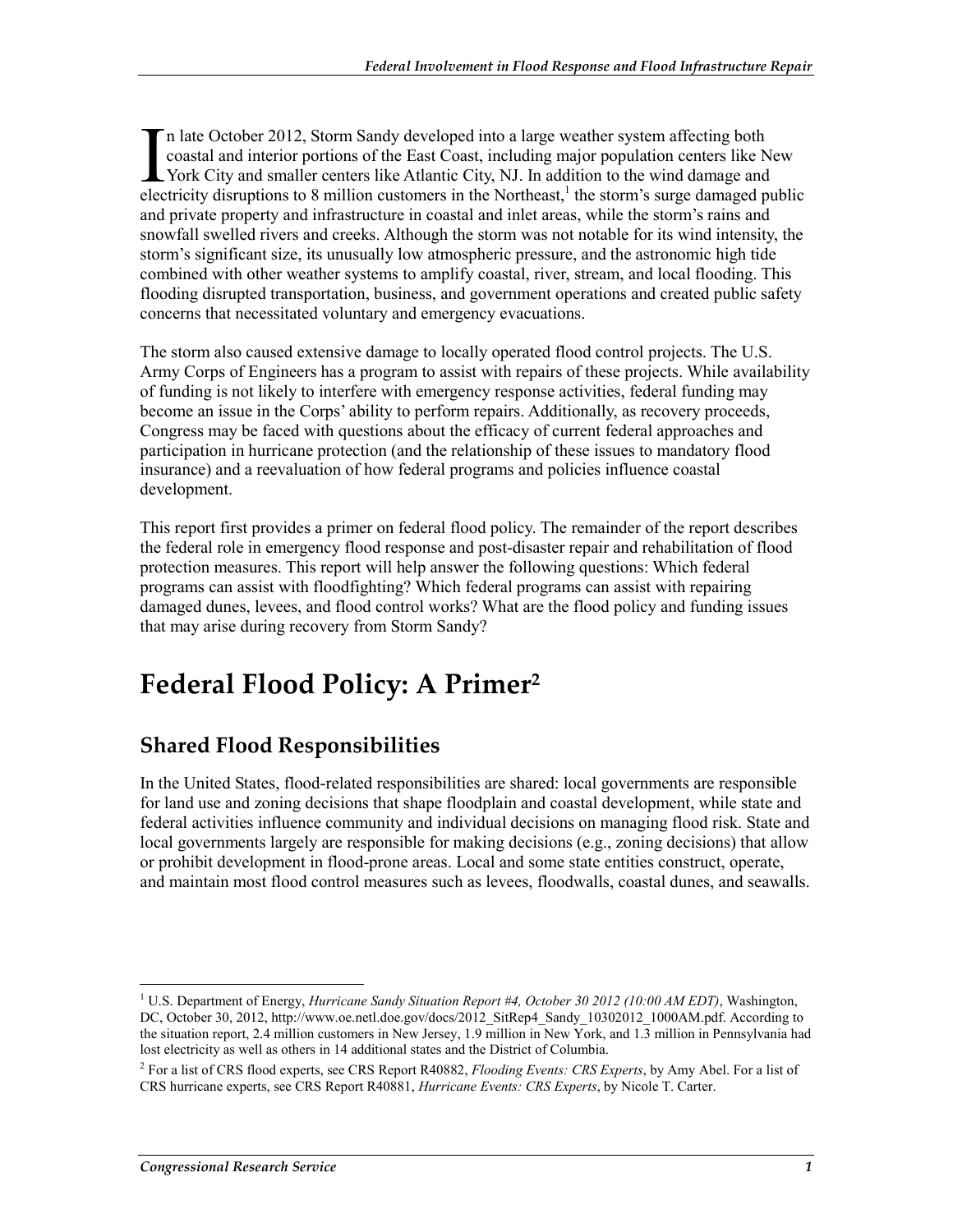### **Federal Role and Agencies**

While local and state entities maintain primary flood responsibilities, the federal role is significant. The federal government constructs many levees, floodwalls, and coastal dunes in partnership with local project sponsors; local entities, however, are fully responsible for operation and maintenance. The federal government also supports hazard mitigation, offers flood and crop insurance, and provides emergency response and disaster aid for significant floods. Dams that can serve flood control purposes have a wider variation in their ownership and operational responsibilities, with the federal government having a primary role in many of the larger dams.

The principal federal agency involved in federal flood management investments and activities and flood-fighting is the U.S. Army Corps of Engineers. The Federal Emergency Management Agency (FEMA) has primary responsibilities for federal hazard mitigation, $3$  the National Flood Insurance Program (NFIP),<sup>4</sup> and disaster assistance. In addition to the Corps floodfighting authorities, the Corps has a program to repair damaged levees, dams, berms, and other flood control works. Post-Sandy demand for such repairs is likely to be extensive. A near-term issue for actions under the Corps authorities is that their funding is often appropriated through emergency supplementals.

Other federal agencies also are involved with flood-related activities, such as the U.S. Department of Agriculture's Natural Resources Conservation Service (NRCS), the Department of the Interior's Bureau of Reclamation, the Tennessee Valley Authority, and the International Boundary and Water Commission. Also, crop insurance and agricultural disaster assistance for flood damages is administered by the U.S. Department of Agriculture. Other agencies, such as the U.S. Geological Survey and the National Weather Service, provide data used in assessing flood risk.

## **Status of Federal Flood Policy**

Since Hurricane Katrina in 2005 and compounded by concerns over the federal debt, interest has increased in reducing the federal flood response's reliance on emergency supplementals, reevaluating the roles and divisions of flood responsibilities, addressing gaps in investments and poorly addressed flood risk, and improving the incentives influencing decisions in flood-prone areas. In July 2012, the  $112<sup>th</sup>$  Congress enacted, as part of MAP-21 (P.L. 112-141), an extension and a number of modifications to FEMA's National Flood Insurance Program through September 30, 2017.<sup>5</sup> Beyond the NFIP reauthorization, Congress has changed little in the federal flood policies and programs since 2005.

<u>.</u>

<sup>3</sup> For more on FEMA's flood hazard mitigation activities, see CRS Report R40471, *FEMA's Hazard Mitigation Grant Program: Overview and Issues*, by Natalie Keegan.

<sup>4</sup> CRS Report R40650, *National Flood Insurance Program: Background, Challenges, and Financial Status*, by Rawle O. King.

 $<sup>5</sup>$  Notably absent from the reauthorization was mandatory flood purchase requirements for areas of residual risk—those</sup> areas that are protected by flood control measures (e.g., levees, dunes) but face flood risk if these measures are overwhelmed or fail. The NFIP does not differentiate between 100-year flood protection provided by a flood control structure and flood protection resulting from natural topography and hydrology. Development behind levees and downstream of dams providing 100-year flood protection is not designated as being in a "special flood hazard area," thus freeing occupants from flood insurance requirements. This approach largely presumes that levees, dams, and other flood control structures will not fail, when their presence does not entirely eliminate an area's vulnerability to flooding.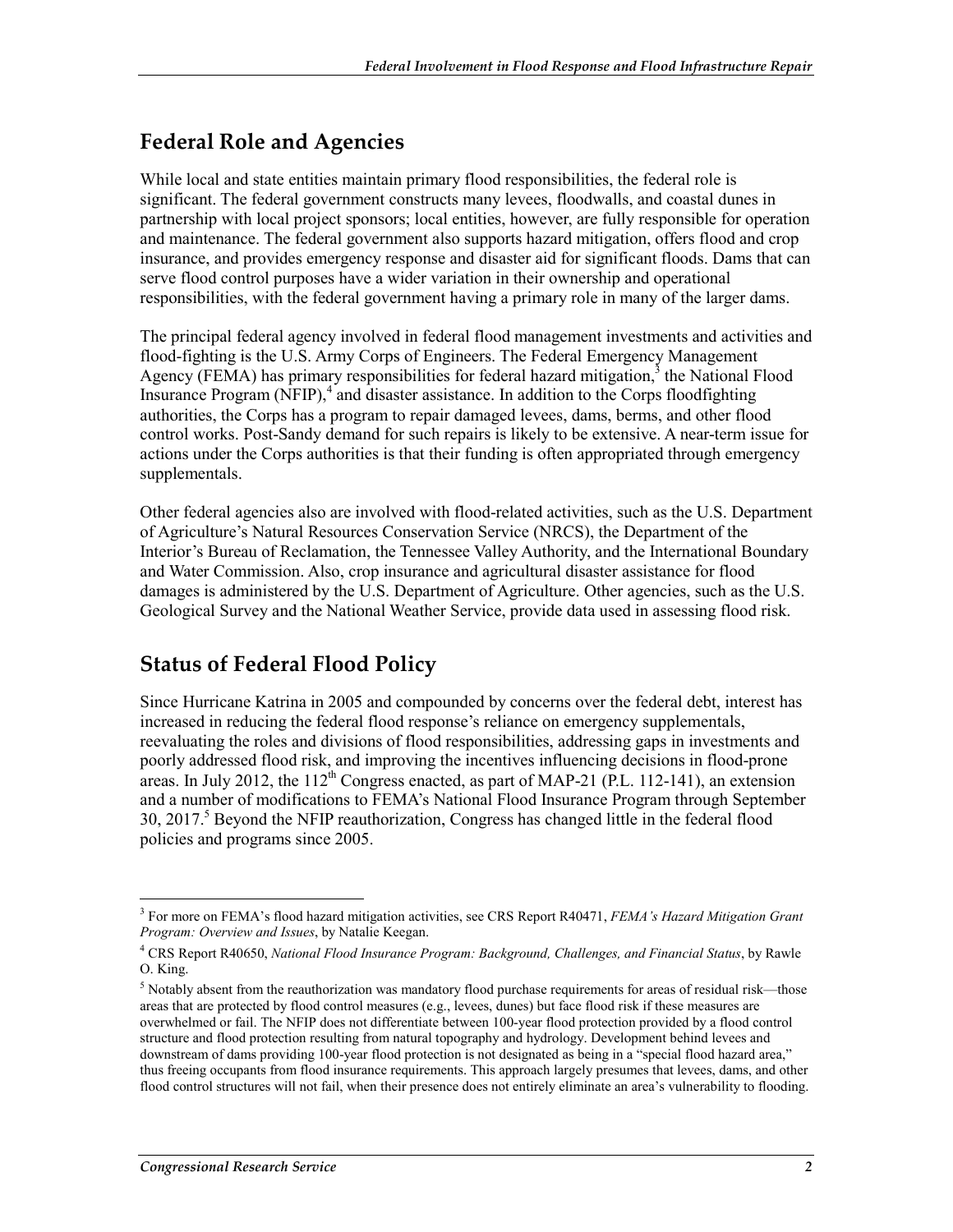### **Flood Risk**

Storm Sandy was a reminder that, although forecasting and emergency response have improved over time and investments have been made in flood and hurricane risk reduction measures, significant flood risk remains. Significant storms can cause flooding in areas that are outside the 100-year floodplain (i.e., the area with a 1% probability of flooding annually) or cause storm surges that have a low probability of occurring but cause extensive damages. Significant storms can produce flooding that exceeds the ability of levees, floodwalls, seawalls, and dunes to protect the lives and investments behind them.

Storm Sandy, like Hurricane Katrina, demonstrated that not only property damage but also significant risks to life, economic disruption, and other social hardships occur during floodwaters and storm surge. Flood risk is a composite of three factors:

- *threat* of an event (e.g., probability of a 10-foot storm surge in New York City);
- *vulnerability*, which allows a threat to cause consequences (e.g., level of protection provided by levees and dams, their reliability, and location within a floodplain or on a coast);
- *consequence* of an event (e.g., property damage, loss of life, economic loss, environmental damage, reduced health and safety, and social disruption).

Generally, flood risk grows with more development and population in flood-prone areas.<sup>6</sup> A range of options are available for reducing this risk, but some level of flood risk will always remain. Ex-post analysis of Storm Sandy will help inform understanding of how the storm's surge and flood hazard compared to previous storms and how they compare to models of future conditions, including under climate change scenarios.<sup>7</sup> Significant debate continues about whether hurricane threats to the United States are changing; treatment of this topic is beyond the scope of this report.

1

<sup>&</sup>lt;sup>6</sup> The principal causes of floods in eastern states and the Gulf Coast are hurricanes and storms. Coastal counties are 17% of the land area, and home to roughly 50% of the country's population and jobs. Flooding in the Midwest and western states is primarily from snowmelt and rainstorms. At least 9 million homes and \$390 billion in property are at risk from a flood with a 1% annual probability of occurring. These estimates are a lower bound from the January 1997 FEMA report, *FEMA's Multi-Hazard Identification and Risk Assessment (MHIRA)*, available at http://www.fema.gov/ library/viewRecord.do?id=2214. The magnitude of flood events traditionally has been measured by recurrence intervals, or the likelihood of a flood of a particular size occurring during any 10-, 50-, 100-, or 500-year period. Respectively, these events have a 10%, 2%, 1%, and 0.2% chance of being equaled or exceeded during any year.

<sup>&</sup>lt;sup>7</sup> Some analyses that are likely to inform understanding of the frequency of storm surges like those seen with Storm Sandy were already underway. Prior to Storm Sandy, FEMA was preparing assessments of the storm surge and wave threat to New York City as part of a larger effort covering 19 coastal counties in New York and New Jersey and 9 counties in the Hudson River valley. This was part of the agency's efforts to utilize improved data (e.g., LIDAR data) and modeling for producing the maps that support the NFIP. New maps for the area were anticipated for May 2013; the assessment's approach is described in FEMA Region II, *Introduction to Risk Map NYC Coastal Study*, October 18, 2012, https://www.rampp-team.com/documents/newyork/Intro\_to\_NYC\_Coastal\_Study\_10-18-2012.pdf. The assessment is using past storms to model the present and future storm surge threat (FEMA, *Redefinition of the Coastal Flood Hazard Zones in FEMA Region II: Analysis of the coastal Storm Surge Flood Frequencies: Summary and Background of Restudy*, August 2011, Redefinition of the Coastal Flood Hazard).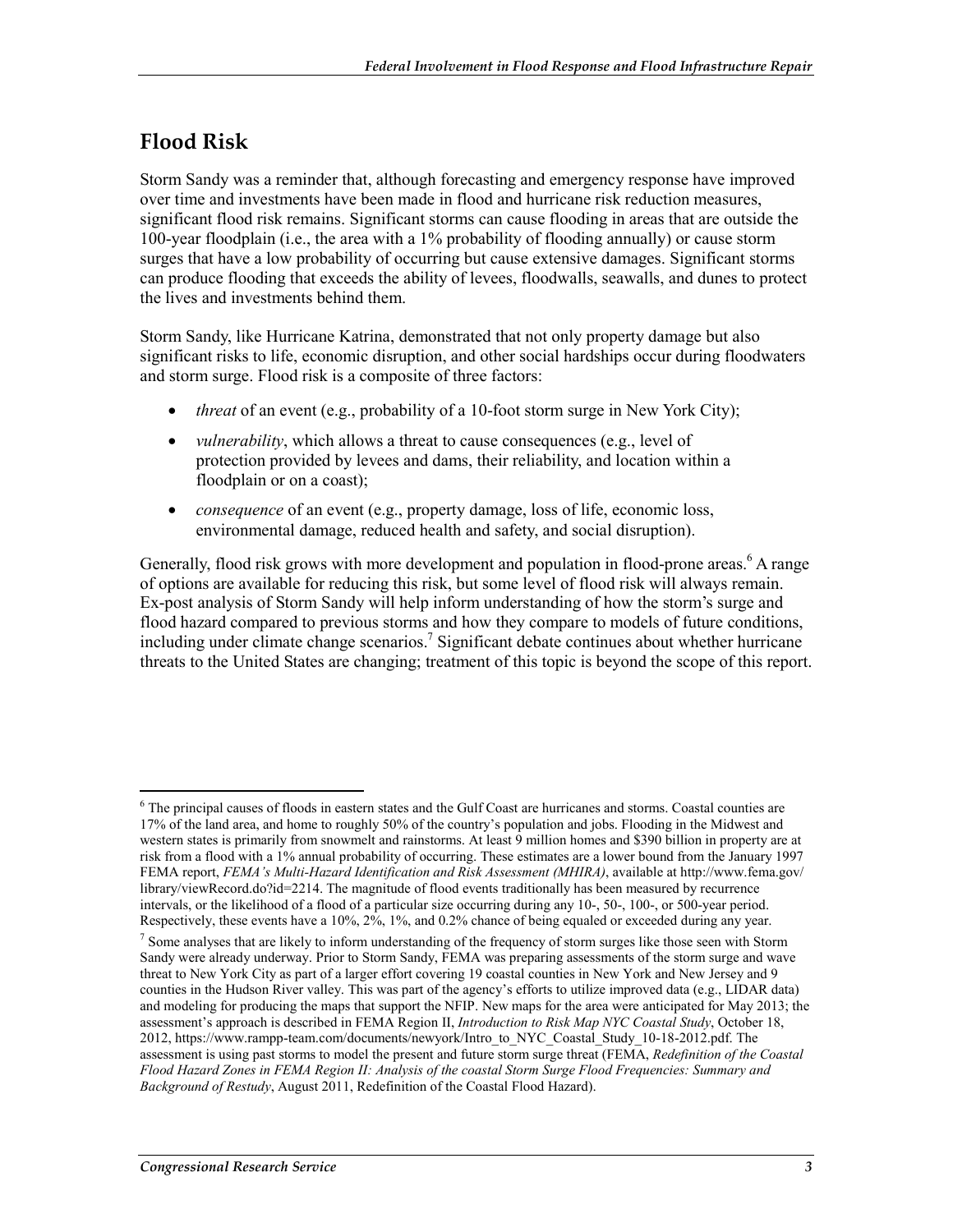#### **Flood Insurance and Low-Probability Flood Events**

U.S. federal flood policies and programs are structured around managing the impacts of the more common flood events, and often are challenged by low-probability (or even medium-probability) but high-consequence events. In the United States, the 1% annual chance flood, more commonly known as the 100-year flood or storm surge, is a standard often used as a basis for identifying, mapping, and managing flood hazards. For example, the National Flood Insurance Program (NFIP) and most state and local governments use location in the 100-year floodplain or similar coastal zone inundation areas as triggers for various requirements. The adoption of the 100-year flood standard in many respects guides perceptions of what is an acceptable level of vulnerability. The 100-year flood standard is a vulnerability standard, and not a risk standard. Thus, the question of whether the 100-year flood standard combined with current threat and consequence information results in an acceptable level of risk remains largely unaddressed. This question is especially relevant for low-probability, high-consequence events such as those hitting a major urban center.

The attempt to provide at least 100-year flood protection often drives local floodplain management and infrastructure investments, resulting in a measure of equity within and across communities. That equity in vulnerability, however, results in uneven levels of risk, because flooding of different communities has different consequences, such as differences in the potential loss of life, social disruption, structures damaged, and economic impact due to variations in land use and development patterns.

## **Flood Control Projects: Federal Emergency and Post-Disaster Roles and Activities**

### **Responsibilities Shared Between Federal Agencies**

The two principle agencies involved in flood control projects, repair of those projects, and flood fighting are FEMA and the Corps, as shown in **Table 1**. The Corps performs considerable flood control construction and damage repair. In contrast, FEMA's role in flood control projects is more limited, but its role is significantly broader in coordinating overall federal activities that assist states, communities and individuals with emergency flood response and recovery.

| Federal<br>Agency | Study and<br>Construction <sup>a</sup> | <b>Operation &amp;</b><br><b>Maintenance</b> | <b>Emergency</b><br><b>Flood Fighting</b>                | <b>Repair of</b><br>Damage                                   | <b>Improvements</b>            |
|-------------------|----------------------------------------|----------------------------------------------|----------------------------------------------------------|--------------------------------------------------------------|--------------------------------|
| <b>FEMA</b>       | Authority unclear                      | No authority                                 | <b>Stafford Act</b><br>(42 U.S.C. 5170a)                 | Authority unclear <sup>a</sup>                               | Authority unclear <sup>a</sup> |
| Corps             | Congressionally<br>authorized actions  | No authority                                 | Emergency<br>response<br>authority<br>(33 U.S.C. 70 l n) | Rehabilitation and<br>Inspection Program<br>(33 U.S.C. 701n) | No authority                   |

#### **Table 1. FEMA and Corps Authorities for Locally Operated Flood Damage Reduction Projects**

**Source:** CRS Report R41752, *Locally Operated Levees: Issues and Federal Programs*, by Natalie Keegan et al..

a. 42 U.S.C. 4104c provides FEMA with the authority to undertake flood mitigation activities. It is unclear to what extent such authority would extend to locally operated levees within the regulatory constraints of the prohibition on duplication of federal programs, including Corps and NRCS programs.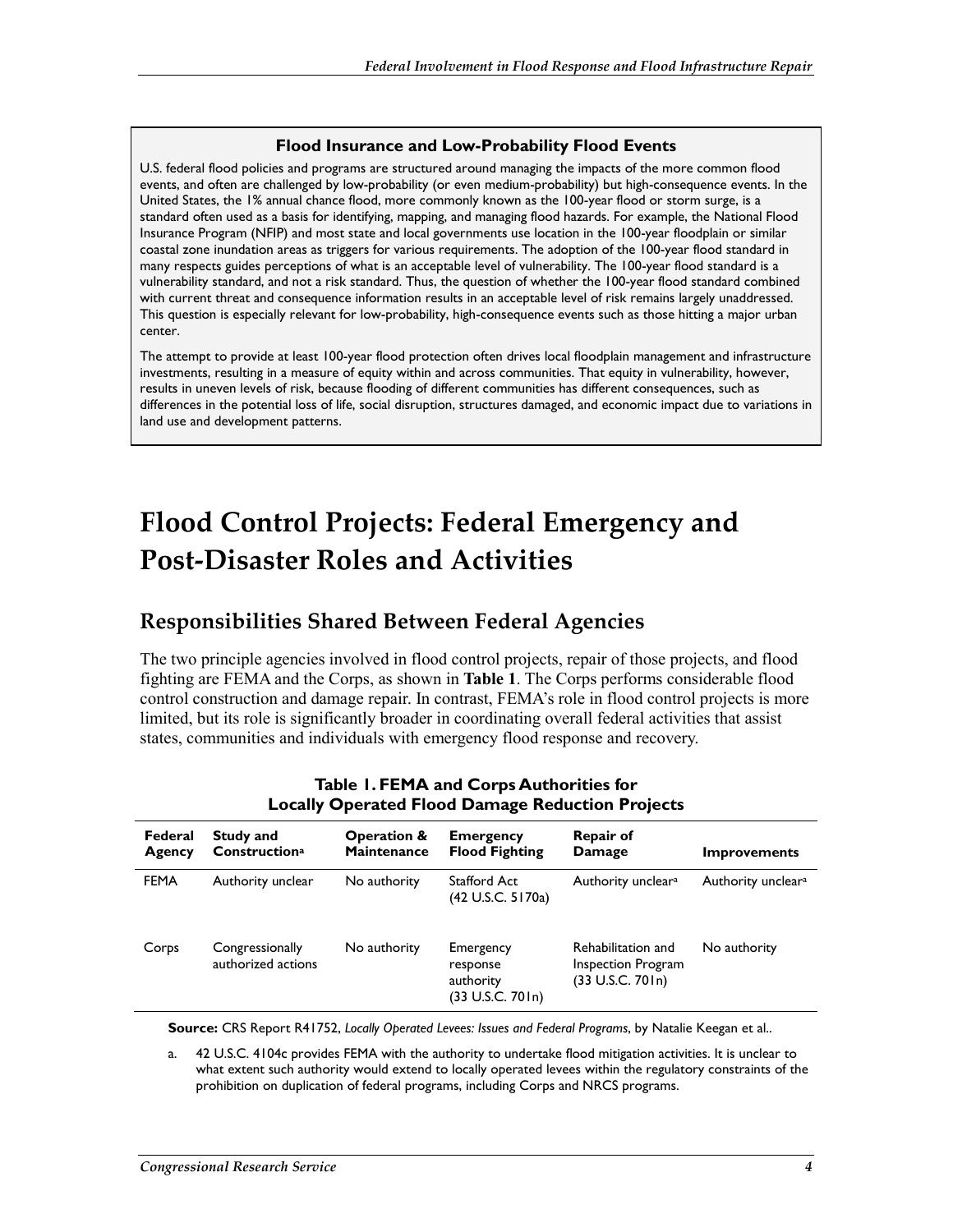## **FEMA: Emergency Flood Fighting**

The Stafford Act (42 U.S.C. 5170b) authorizes FEMA to direct the Department of the Defense (including the Corps) and other federal agencies to use its resources to provide assistance in the event of a major disaster or emergency declaration by the President.<sup>8</sup> When a disaster occurs and a state is granted federal disaster assistance under the Stafford Act, funding under the Public Assistance program may be available to reimburse communities for flood-fighting activities and emergency repairs made to eligible infrastructure.<sup>9</sup> Generally, Public Assistance program funds are limited to restoring a structure to its pre-disaster condition; projects to construct new flood control measures or enhance existing measures are not eligible.

## **Corps: Flood Control and Coastal Emergencies Authorities**

In P.L. 84-99 (33 U.S.C. § 701n), Congress gave the Corps emergency response authority that allows the agency to fight floods and other natural disasters. In this same law, Congress also gave the Corps the authority for a program to repair damaged flood control works. Both of these activities are discussed below in more detail. Limited appropriations for these Corps activities generally are included in the annual Energy and Water Development appropriations acts as part of the agency's civil works budget (e.g., \$0 in FY2011 appropriations, \$27 million in FY2012 appropriations). However, Congress generally appropriates the majority of funds for this work through emergency supplemental appropriations, ranging from \$1.7 billion following Katrina to no funds in some years.<sup>10</sup>

#### **Emergency Response**

As previously noted, Congress gave the Corps specific emergency flood authorities in P.L. 84-99. Congress authorized the Corps to conduct disaster preparedness, advance measures, and emergency operations (disaster response and post-flood response), emergency dredging, and flood-related rescue operations. These activities are limited to actions to save lives and protect improved property (i.e., public facilities and services, and residential or commercial developments). Congress has also authorized the Corps to provide this emergency response assistance for up to 10 days following an emergency and before a presidential declaration of an emergency.

### **Repair of Flood Control Projects**

The Corps is the principal agency that assists with repairs to damaged flood control works, like dams, levees, and dunes. These repair and rehabilitation activities are undertaken after the peak of a flood event has occurred and the extent of damage from the flood event can be determined.

<sup>1</sup> 8 For more on FEMA disaster assistance broadly, see CRS Report RL33053, *Federal Stafford Act Disaster Assistance: Presidential Declarations, Eligible Activities, and Funding*, by Francis X. McCarthy.

<sup>9</sup> 42 U.S.C. § 5172(b). For a description of the eligible types of infrastructure, see CRS Report R41752, *Locally Operated Levees: Issues and Federal Programs*, by Natalie Keegan et al.

<sup>&</sup>lt;sup>10</sup> Although the Corps' account paying for these activities may receive some appropriations in the annual Energy and Water Development appropriations acts, the initial appropriation is often supplemented with emergency appropriations specific to the emergency being addressed.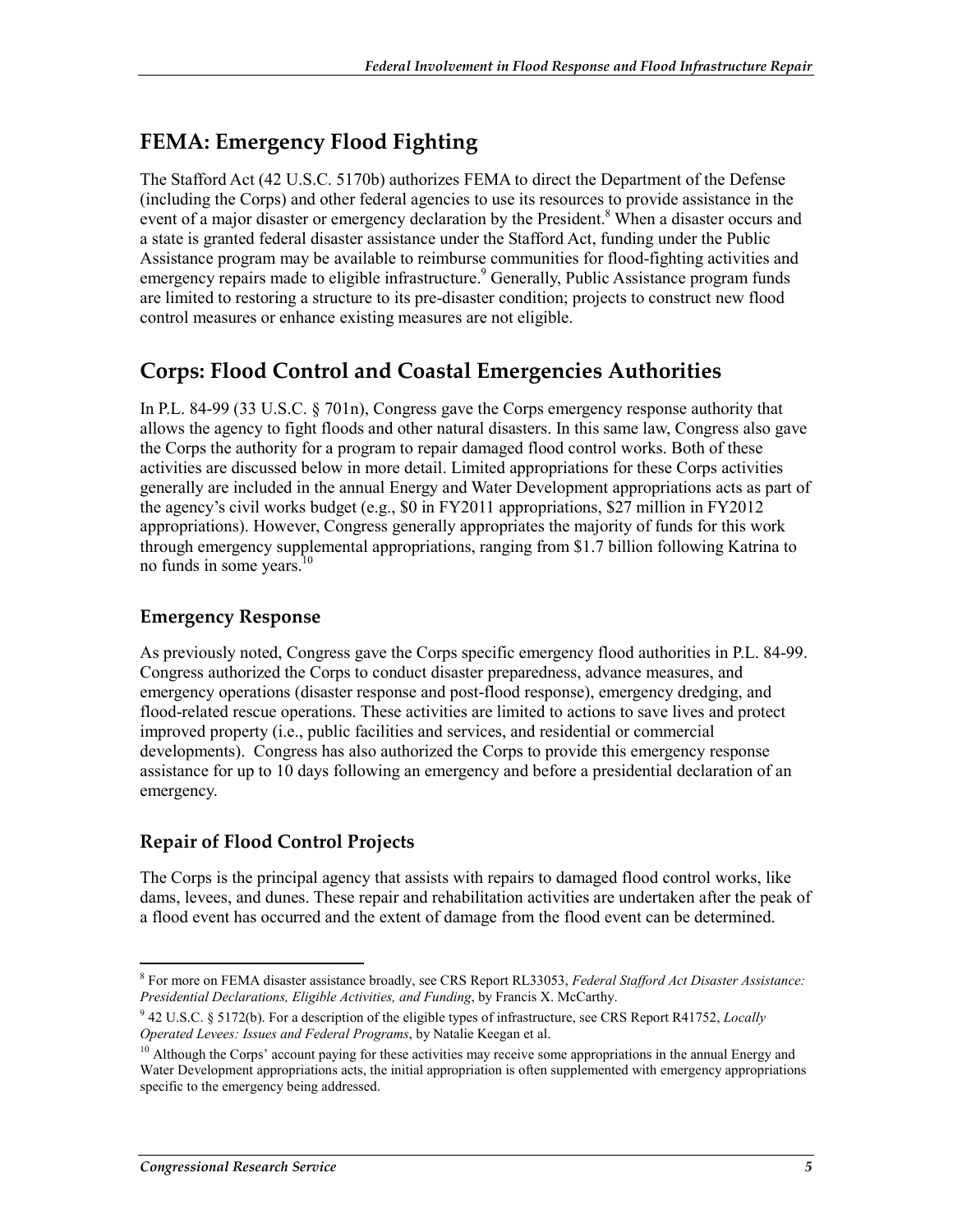#### *Funding for Repairs*

Through its Rehabilitation and Inspection Program (RIP), the Corps provides for rehabilitation of damage to flood control projects and federally constructed hurricane or shore protection projects and related inspections. The program's repair of damaged facilities following large flood events has historically been funded largely through emergency supplementals. For smaller RIP repairs, the Corps often attempts to fund repairs within its existing funding. For example, in December 2011, the program received \$388 million for repairs mainly associated with 2011 Midwest flooding as part of the Disaster Relief Appropriations Act, 2012 (P.L. 112-77), and in 2008, the program received \$740 million largely for repairs in response to Midwest flooding through the Supplemental Appropriations Act, 2008 (P.L. 110-252). At times, some eligible repairs have been delayed due to limitations on the availability of funds.

#### *Eligibility and Cost-Share for Repairs*

To be eligible for rehabilitation assistance, the flood control project must be in active status with the RIP program at the time of the damage by wind, wave, or water action that is beyond ordinary.<sup>11</sup> The following types of works are eligible for inclusion in RIP:

- non-federally or federally constructed, locally maintained levees and floodwalls; and
- federally authorized and constructed hurricane and shore protective measures (e.g., dunes, berms, and sacrificial beaches).

For locally constructed projects, the cost to repair the damage is paid 80% by the Corps and 20% by the nonfederal entity. For federally constructed projects, the repair cost is entirely a federal responsibility (except for the costs of obtaining the sand or other material used in the repair). Many of the hurricane protection projects damage by Storm Sandy were federally constructed.

For RIP assistance, the repair must have a favorable benefit-cost ratio; this calculation does not include recreation benefits, which may be significant for some coastal projects. Rehabilitation assistance is limited to repair or restoration of the project to its pre-disaster level of protection; no betterments or levee setbacks are allowed. Nonfederal entities are required to assume any rehabilitation cost of damage to an active project that is attributable to deficient maintenance. For hurricane storm damage reduction projects, actions eligible for RIP must address an issue critical to the functioning of the project. Depending on the condition of the measure and the timing, nourishment may be planned for immediately as part of a RIP effort or it may occur later as part of the regular nourishment of the project.

1

<sup>11 33</sup> U.S.C. 701n. For more information on RIP, see USACE, Engineer Regulation 500-1-1*, Emergency Employment of Army and Other Resources Civil Emergency Management Program*, available at http://140.194.76.129/publications/ eng-regs/. Eligibility is also limited to locally constructed and maintained levees and floodwalls that provide either a minimum of a 10-year level of flood protection, or a minimum of a five-year level of protection to an agricultural area. Local levee owners request that the Corps consider their levee to be included in the RIP. To keep an active RIP status, the nonfederal entity is required to maintain the project properly, such as controlling encroachments into the foundation, and managing vegetation and erosion. The sufficiency of the maintenance is determined during an annual or semi-annual inspection by the Corps, with the nonfederal entity taking actions to address any identified deficiencies.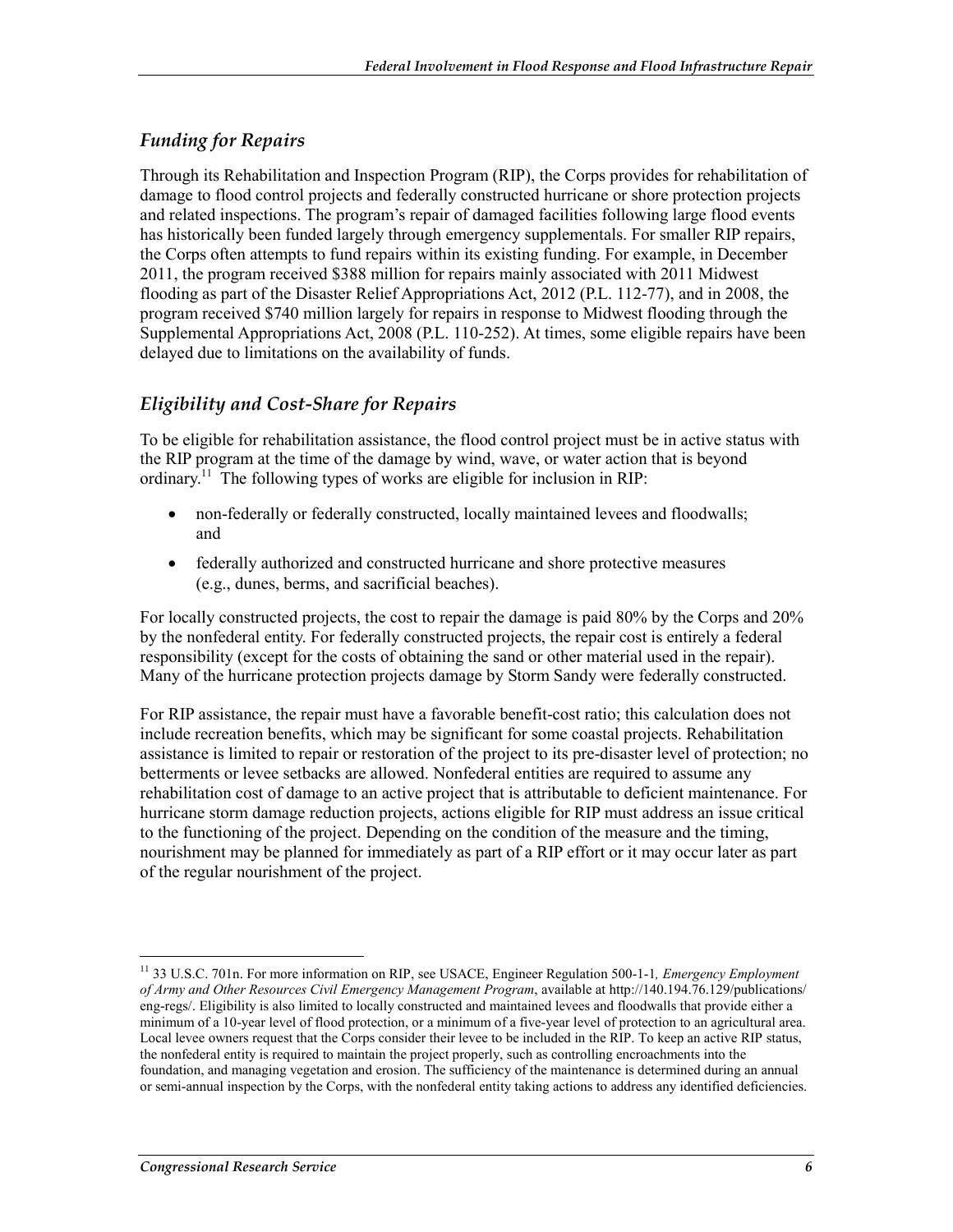#### *Improvements Beyond Repairs*

A common issue that arises under RIP (as well as for FEMA mitigation programs discussed later) is interest in not only repairing levees but also improving them. Congress expressly restricted RIP funds to repair. The program is not designed to evaluate the federal interest in investments to further reduce the flood risk at a location.

If federal participation is sought to increase protection, the typical route would be to pursue a study by the Corps to initiate a separate flood damage reduction project. Historically, Congress often has authorized Corps studies and at times construction projects for flood-damaged communities soon after significant storms; at times, these authorizations have been included in appropriations bills. Standard procedure, however, is for Congress to authorize Corps studies in a resolution of the authorizing committee or a Water Resources Development Act (WRDA). Since 2010, congressional action on committee resolutions for Corps studies, WRDA bills, and Corps appropriations have been complicated by earmark moratoriums.<sup>12</sup>

#### **Coastal Protection and Development Debate**

Many coastal communities affected by Storm Sandy in Delaware, Maryland, New Jersey, and New York received assistance in reducing their vulnerability to coastal storms through federal investments in Corps hurricane protection projects. Many of these projects were designed to use sand dunes, berms, and beaches to reduce storm surge damage, and for the Corps to regularly replenish the sand in order to maintain the protective works.

These types of projects have received some critical attention in recent years, which may complicate the congressional debate around repair of the existing projects and authorization of similar projects. Some taxpayer advocates oppose further federal funding for these projects; they argue that the protection benefits are temporary and poorly documented, and that the primary beneficiaries often are private property owners and recreational interests. Annual federal funding for these activities have totaled to roughly \$900 million for the last decade. This has made federal beach nourishment subject to proposed cuts. Other stakeholders are concerned that these projects increase the risk to lives and property and decrease participation in flood insurance programs; that is, because of protection against more frequent storms, communities behind these projects intensify development and underestimate their risk.

Supporters of these projects counter that the projects have undergone the same benefit-cost analyses as other Corps projects to justify the federal investment, that these projects protect existing communities and infrastructure, and that recent projects have performed technically well when assessed after storms in 2004. Other countries, such as the Netherlands, also use coastal dunes and sand placement to provide protection; however, these measures are generally employed for less populated areas and are exposed to less intense storms than many U.S. coastal reaches.

A systematic and independent analysis of actual life-cycle expenditures and benefits of these coastal projects has not been performed. Consequently, decision makers have little authoritative information based on historic performance with which to analyze the fiscal payoff of future federal investments in similar coastal measures. Storm Sandy may provide a particularly useful opportunity to evaluate how well these hurricane protection projects performed, because different parts of the coast may have seen storm surges below what the measures were designed to withstand, while others experienced surges that exceeded the measures' designs. It also may represent an opportunity to assess how well policies (e.g., Corps requirements for land use plans for nonfederal project sponsors) and investments in different locations are managing coastal flood risks.

**Sources:** National Commission on Fiscal Responsibility and Reform, *Co-Chairs' Proposal: 200 Billion in Illustrative Savings*, Washington, DC, November 12, 2010; Office of Senator Tom Coburn, *Washed Out to Sea: How Congress Prioritizes Beach Pork Over National Needs*, Congressional Oversight & Investigation Report, Washington, DC, May 2009; Taxpayers for Common Sense, *Sliding Past Sequestration: Two Trillion in Common Sense Cuts to Avoid the Fiscal Cliff*, Washington, DC, October 2012; American Shore & Beach Preservation Association, *How Beach Nourishment Projects Work*, Washington, DC, 2007.

1

<sup>12</sup> CRS Report R41243, *Army Corps of Engineers Water Resource Projects: Authorization and Appropriations*, by Nicole T. Carter and Charles V. Stern.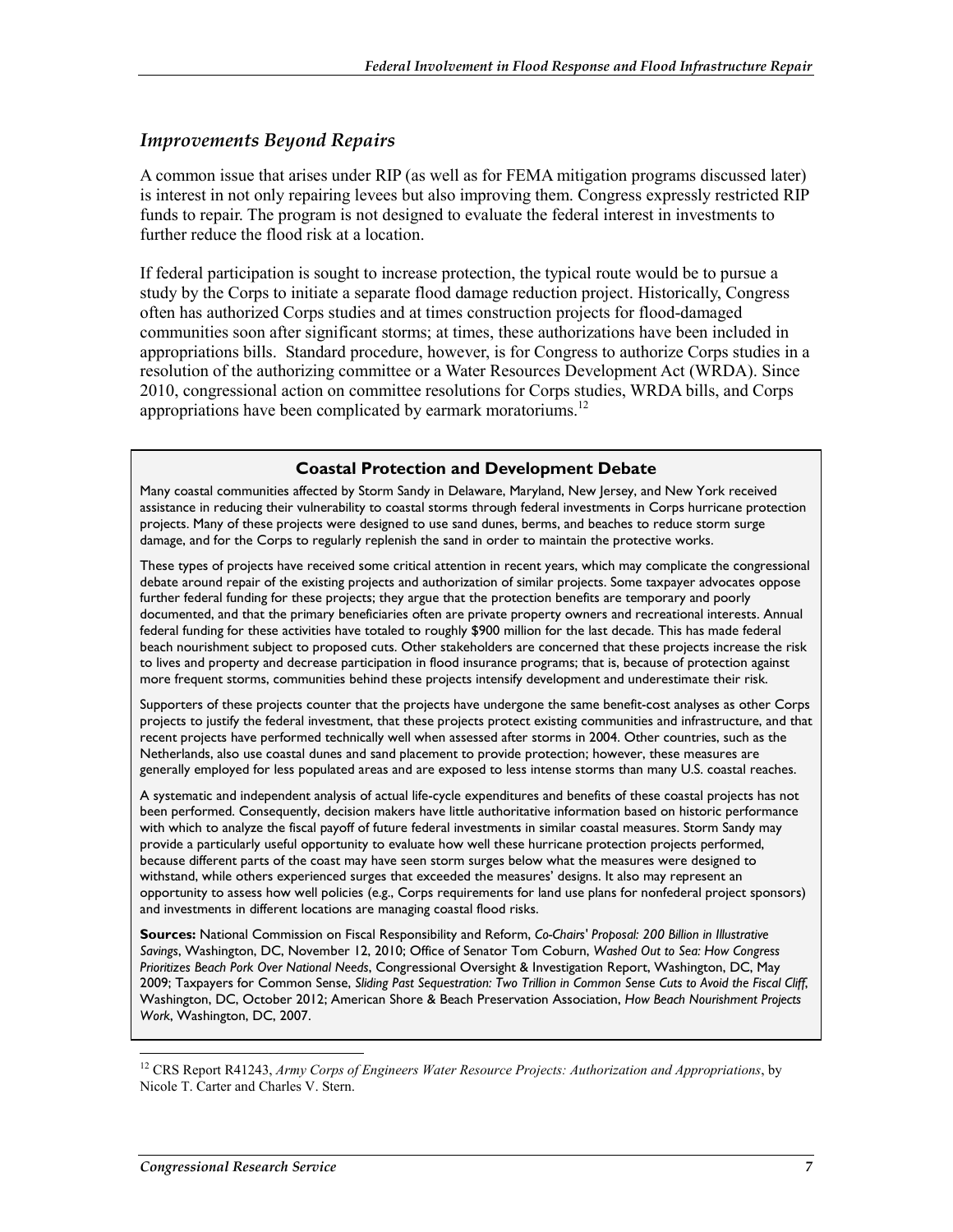## **Beyond Sandy: Flood Policy Challenge**

Developing and investing in flood-prone areas represents a tradeoff between the location's economic and other benefits and the exposure to a flood hazard. Storm Sandy in 2012, Midwest flooding in 2011 and 2008, Hurricane Ike in 2008, and Hurricanes Katrina and Rita renewed interest in the suite of tools available to improve flood resiliency. In addition to oversight and funding of emergency response activities, at issue for Congress is deciding on whether and how to enact and implement feasible and affordable flood policies and programs to reduce flood risk. The challenge is how to structure federal actions and programs so they provide incentives to reduce flood risk without unduly infringing on private property rights or usurping local decision making. Tackling this challenge would require adjustments in the flood insurance program, disaster aid policies and practices, and programs for structural and nonstructural flood risk reduction measures and actions.

#### **Sandy-Damaged Private Properties: What's Next?**

During recovery from Storm Sandy, there are likely to be three primary types of damaged private properties:

- **Flooded properties with flood insurance.** Generally, properties with government-backed mortgages located within the area expected to be inundated during a 1% probability flood (often referred to as the100-year floodplain) are required to purchase a National Flood Insurance Program (NFIP) policy.
- **Flooded properties without insurance that are mapped as being protected from the 1% probability flood due to flood control structures.** This second set of properties was the subject of congressional debate earlier in 2012. These residual-risk properties would have been subject to mandatory flood insurance purchase requirements if a provision of the NFIP reauthorization bill as reported in the Senate (§107 of S. 1940) had been included in the NFIP reauthorization bill enacted as part of MAP-21 (P.L. 112-141) in July 2012. The provision, however, was unlikely to have been in force at the time of Storm Sandy because implementation was contingent on completion of a national residual-risk mapping effort.
- **Flooded properties without insurance because mapped as outside the 1% probability flood due to geography and hydrology** (i.e., without the help of flood control structures).

The availability of limited federal assistance or loans to repair flood damage to uninsured properties depends on the specifics of the presidential disaster declaration for the area. Storm Sandy may change some stakeholders' views of the benefits of flood insurance and the policy debate about addressing residual risk if a significant number of damaged properties receive no or little federal assistance. These positions also may be shaped by perceptions of the probability of future storms producing similar flooding.

For more information on residual risk and the NFIP, see CRS Report R41056, *Mandatory Flood Insurance Purchase in Remapped Residual Risk Areas Behind Levees*, by Rawle O. King. For more information on disaster declaration and assistance, see CRS Report RL33053, *Federal Stafford Act Disaster Assistance: Presidential Declarations, Eligible Activities, and Funding*, by Francis X. McCarthy.